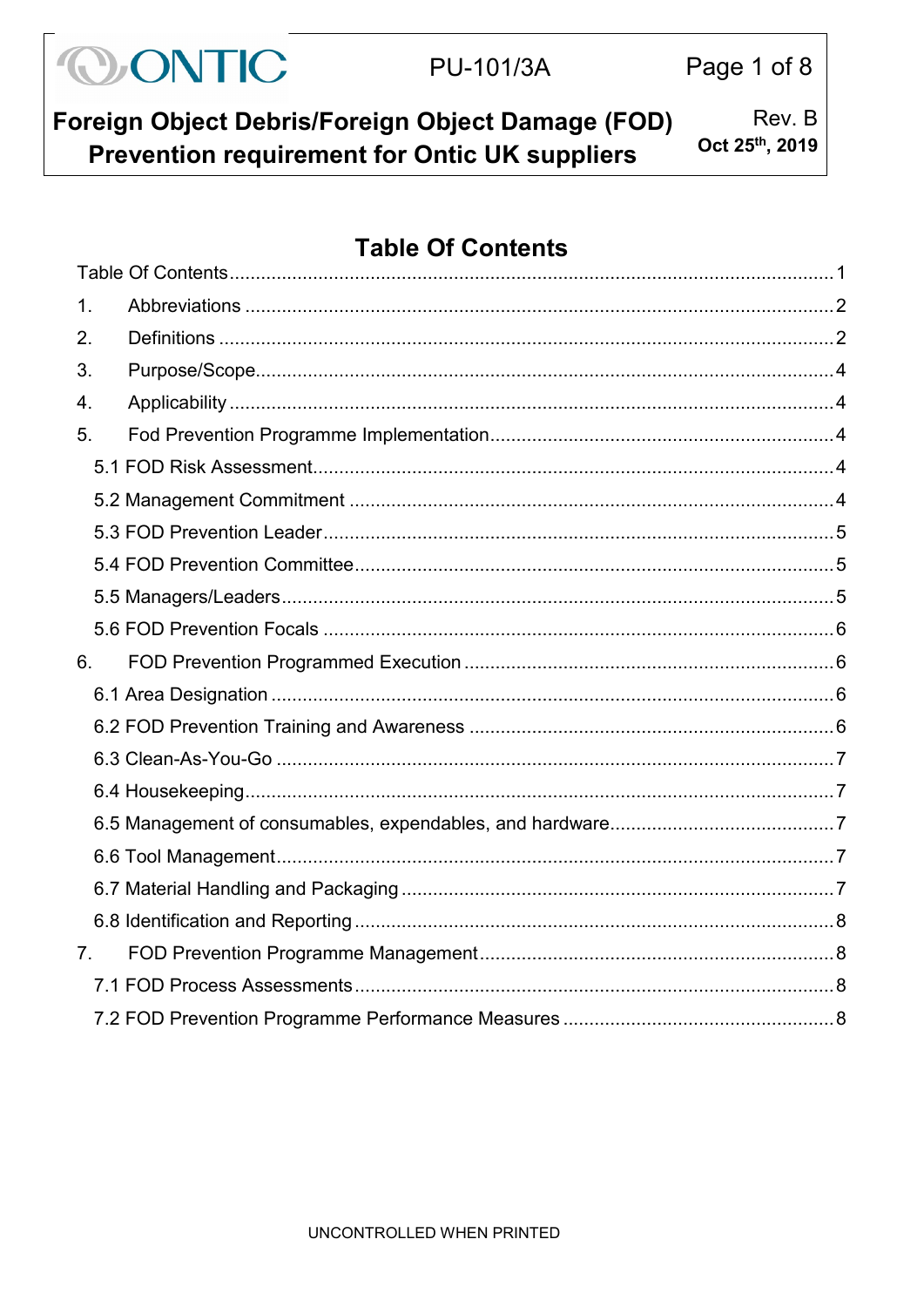| CONTIC | <b>PU-101/3A</b> |
|--------|------------------|
|--------|------------------|

| Foreign Object Debris/Foreign Object Damage (FOD)    | Rev. B         |
|------------------------------------------------------|----------------|
| <b>Prevention requirement for Ontic UK suppliers</b> | Oct 25th, 2019 |

# <span id="page-1-0"></span>**1. Abbreviations**

| • Defense Contract Management Agency<br>• Foreign Object | <b>DCMA</b><br>FO |
|----------------------------------------------------------|-------------------|
| • Foreign Object Debris or Foreign Object Damage         | <b>FOD</b>        |
| • Notice of Escapement                                   | <b>NoE</b>        |
| • Quality Management System                              | QMS               |
| • Root Cause Corrective Action                           | <b>RCCA</b>       |
| • Supply Chain Management Handbook                       | <b>SCMH</b>       |
| • Safety of Flight                                       | SOF               |

# <span id="page-1-1"></span>**2. Definitions**

- Clean-As-You-Go A set of Foreign Object Debris/Damage (FOD) mitigation processe(s) used to eliminate FOD or the migration of FOD that may potentially cause damage or become entrapped within the product.
- Consumables Supplies provided to workers (e.g., issued apparel, safety glasses, glue, paint, sealant, rags, sandpaper, brushes, applicators), and/or items that are expected to be consumed or destroyed during the course of work performed. Material Consumables are items that are generally thrown away after each use (e.g., paper towels, ear plugs, gloves, respirator cartridges, acid brushes, cotton swabs, abrasives, tape, safety wire, sanding discs, sealant, knife blades, and electrical extraction tools).
- Expendables Commodities or items used during the manufacturing process that after extended usage or reconditioning become non-functional (e.g., plastic knives, apex tips, insertion/removal tools, clecos, clamps, rivet sets, drill bits, reamers; end mills, counter sinks, counter bore, and some safety supplies).
- Foreign Object A substance, debris, or article that is alien to a product, assembly, or system that could cause foreign object damage.
- Foreign Object Damage Any damage attributed to a foreign object that may be expressed in physical or economic terms, which may or may not degrade the product's required safety and/or performance characteristics.
- Foreign Object Debris **A** substance, debris or article that has invaded a product, assembly, or system, and would potentially cause damage.
- Foreign Object Debris/Damage(FOD) Incident The occurrence of a foreign object that has caused damage, impairment, or restriction to the operation or service life of a product, major assembly, component, or system.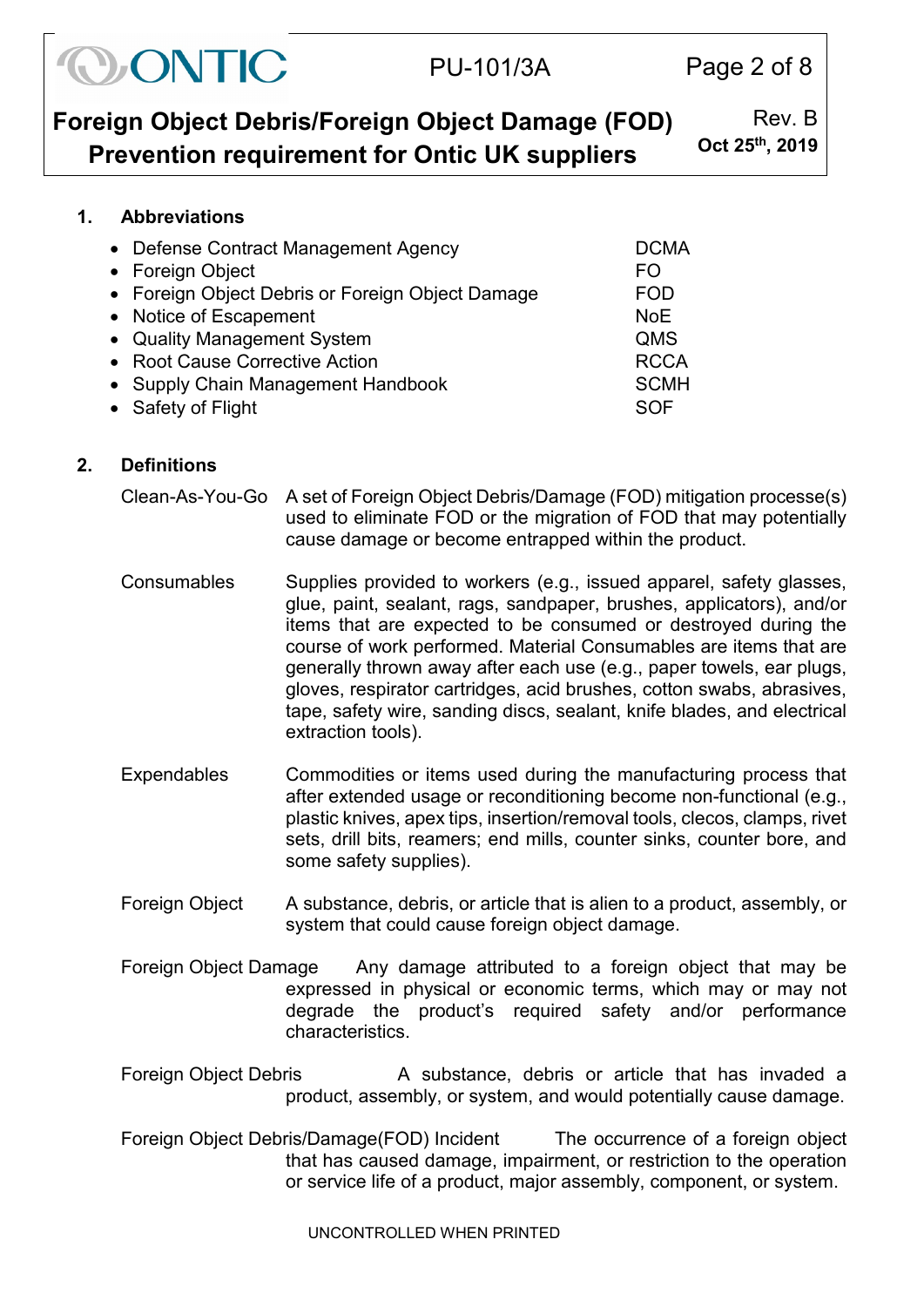| Foreign Object Debris/Foreign Object Damage (FOD)    | Rev. B                      |
|------------------------------------------------------|-----------------------------|
| <b>Prevention requirement for Ontic UK suppliers</b> | Oct 25 <sup>th</sup> , 2019 |

ONTIC

FOD Critical FOD Critical Area (High Risk to Product): Area(s) with a product(s) that must be isolated from exposure to Foreign Object Debris due to the potential for migration, entrapment, damage and/or failure to critical Safety of Flight (SOF) aspects of the product or product systems

PU-101/3A Page 3 of 8

- FOD Control FOD Control Area (Moderate Risk to Product): Area(s) with a Product(s) that must have limited exposure to Foreign Object Debris due to the potential for migration, entrapment or damage to noncritical areas of the product or product systems
- FOD Awareness FOD Awareness Area(s) (Low Risk to Product): Area(s) with a product(s) that limit exposure of Foreign Object Debris through the application of FOD prevention processes and final verification will ensure that no FOD or product damage will be passed on to the customer.
- General Housekeeping General Housekeeping Area(s):Area(s) in which application of housekeeping will ensure FOD will not contaminate the product or migrate to production areas. Sweeping and/or vacuuming to ensure all work areas are kept clean, orderly, and free of potential FOD.
- Hardware **Parts and/or pan stock (e.g., nuts, rivets, washers, screws, bolts,** spacers, cotter keys, wire terminals, wire splices).

Items Hardware, Consumables, and Expendables.

- Product Any contract deliverable if subjected to foreign objects may cause delays, rework, or damage expressed in risk to safety (personal or product), economic, or regulatory compliance.
- Production aids Shop Aids, tooling, tooling details, tooling fixtures, and tooling assemblies, and non-flight hardware.
- Process assessments Documented, internal review verifying process compliance.
- Tools The term "tool" refers to those items used during manufacturing, inspection, test, and flight operations. Examples include drill motors, torque wrenches, nut setters, screwdrivers, awls, combination wrenches, bucking bars, etc.
- Tooling All jigs, dies, fixtures, molds, patterns, and other equipment and manufacturing aids.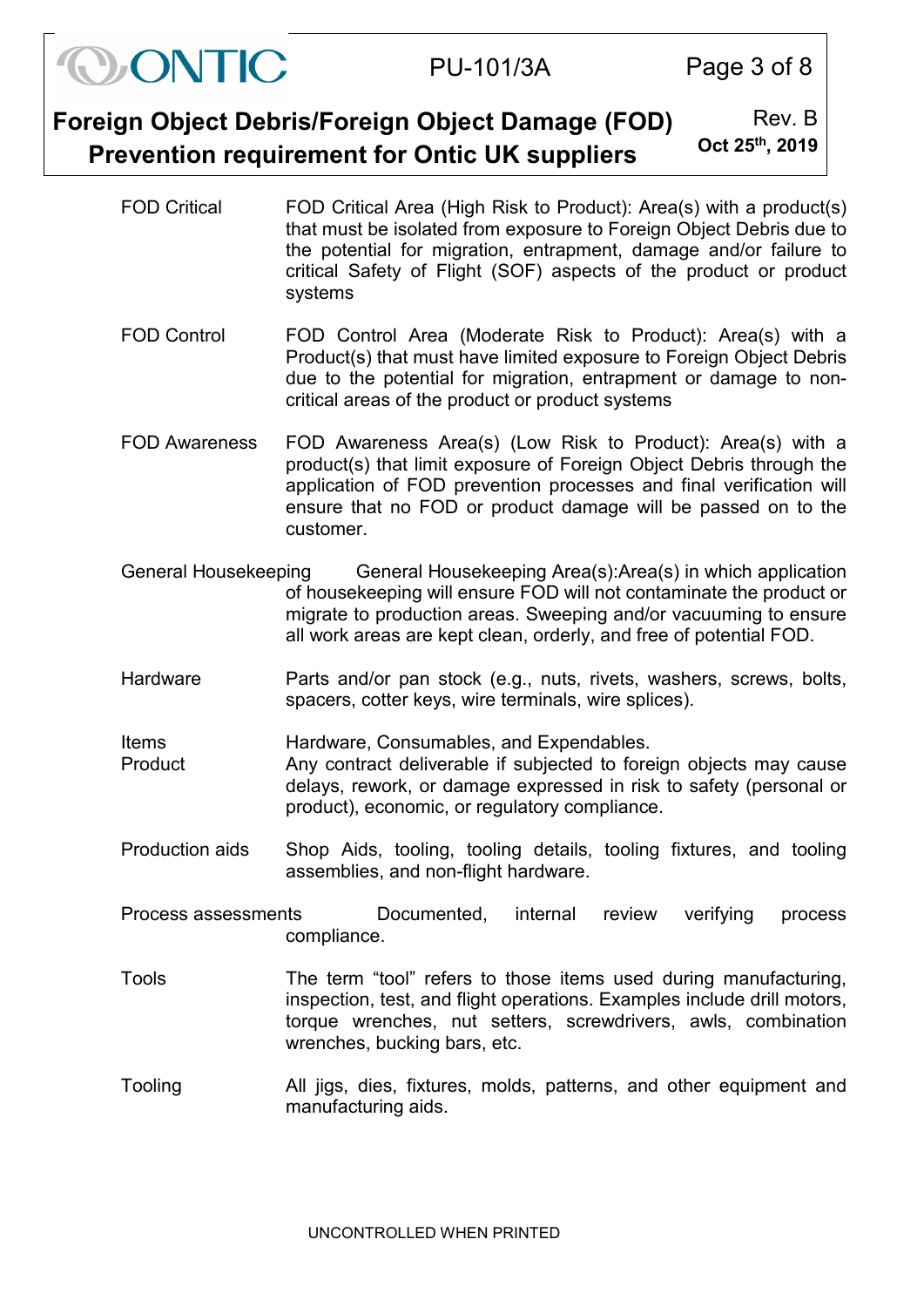

# PU-101/3A Page 4 of 8

#### **Foreign Object Debris/Foreign Object Damage (FOD) Prevention requirement for Ontic UK suppliers** Rev. B **Oct 25th, 2019**

# <span id="page-3-0"></span>**3. Purpose/Scope**

This document defines supplier requirements for FOD prevention necessary to reduce the risk of FO, FOD, and FOD to Ontic UK products. These requirements satisfy the QMS requirements of AS/EN/JISQ 9100 and Ontic UK.

For Ontic UK contracts requiring DCMA INST 8210.1 "Contractor's Flight and Ground Operations", the applicable sections addressing FOD and tool management shall apply.

## <span id="page-3-1"></span>**4. Applicability**

This document is applicable to all suppliers when contractually required by Ontic UK. The supplier shall flow down the requirements of this document (PU101-3A) to their sub tier suppliers, as required based on a risk assessment (see section 3.1).

## <span id="page-3-3"></span><span id="page-3-2"></span>**5. FOD Prevention Programme Implementation**

#### **5.1 FOD Risk Assessment**

The supplier shall perform a documented risk assessment for the impact of FOD to product(s) that they provide to Ontic UK.

NOTE: See SCMH FOD Programme Robustness Assessment Tool for further guidance.

The risk assessment shall have documented results that at a minimum include the following:

- Product /process family characteristics.
- Product/process family sensitivity to FOD.
- FO detectability.

The supplier shall implement, manage, and execute an effective FOD prevention programme based on the results of the risk assessment. Programme requirements shall be progressively more stringent based on the risk level defined.

#### <span id="page-3-4"></span>**5.2 Management Commitment**

Top management shall ensure implementation of the FOD Prevention Programme and continually work to improve its effectiveness.

Top management shall:

- Establish a FOD Prevention Programme Leader that has sufficient authority, resources, and organizational freedom to implement FOD prevention measures and guide policy.
- Establish a culture where FOD prevention is every employee's responsibility. NOTE: Supplier may designate individuals with multiple roles/responsibilities.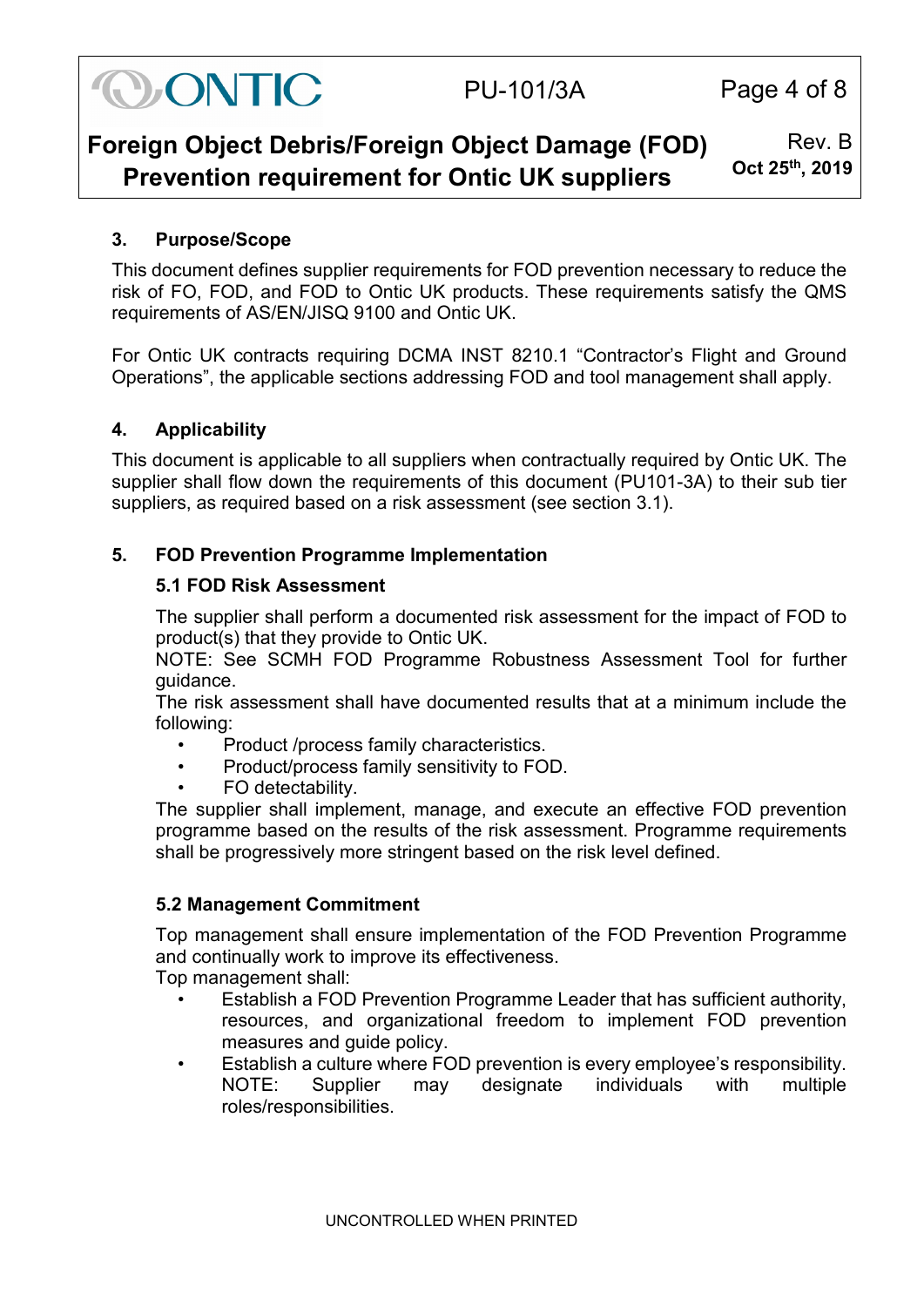

# PU-101/3A Page 5 of 8

#### **Foreign Object Debris/Foreign Object Damage (FOD) Prevention requirement for Ontic UK suppliers** Rev. B **Oct 25th, 2019**

# <span id="page-4-0"></span>**5.3 FOD Prevention Leader**

The supplier shall have a designated FOD Prevention Leader, responsible for the development, implementation, and sustainment of processes and procedures to prevent FOD.

The FOD Prevention Leader shall have the authority and freedom to identify and implement FOD prevention measures and achieve continuous improvement.

The FOD Prevention Leader responsibilities shall include:

- Chair and maintain a FOD Prevention Committee.
- Document expectations and programme goals.
- Ensure the establishment of area designations and requirements for FOD prevention.
- Ensure risk assessment is performed, documented and adequately addresses minimum requirements for impact of FOD to product(s).
- Ensure effective communication of all FOD prevention procedures, requirements, and processes to management and applicable personnel.
- Establish FOD Prevention Programme performance measures.
- Provide visibility of FOD prevention activities, area performance measures, and programme status.
- Assist in Root Cause Corrective Action (RCCA) of FOD incidents.
- Ensure FOD prevention training is developed and adequately outlines programme requirements.

# <span id="page-4-1"></span>**5.4 FOD Prevention Committee**

The supplier shall establish a FOD Prevention Committee to assist the FOD Prevention Leader. The FOD Prevention Committee responsibilities shall include:

- Meet on a scheduled basis.
- Review FOD Prevention Programme performance and ensure timely and effective RCCA.
- Establish FOD prevention training and awareness goals and objectives.
- Review and communicate FOD Prevention Programme initiatives.

## <span id="page-4-2"></span>**5.5 Managers/Leaders**

Managers shall commit to the FOD Prevention Programme and continually work to improve its effectiveness. Manager's responsibilities shall include:

- Assign FOD prevention focal(s) with sufficient authority and organizational freedom to identify and implement FOD prevention measures.
- Identify and communicate FOD area designations to personnel.
- Implement and manage FOD prevention processes as part of daily operations.
- Assign, monitor, and track FOD prevention training.
- Conduct, document, and report FOD process assessments.
- Report, document, and investigate all FOD Incidents and lost items.
- Implement corrective action to prevent FOD incident reoccurrences.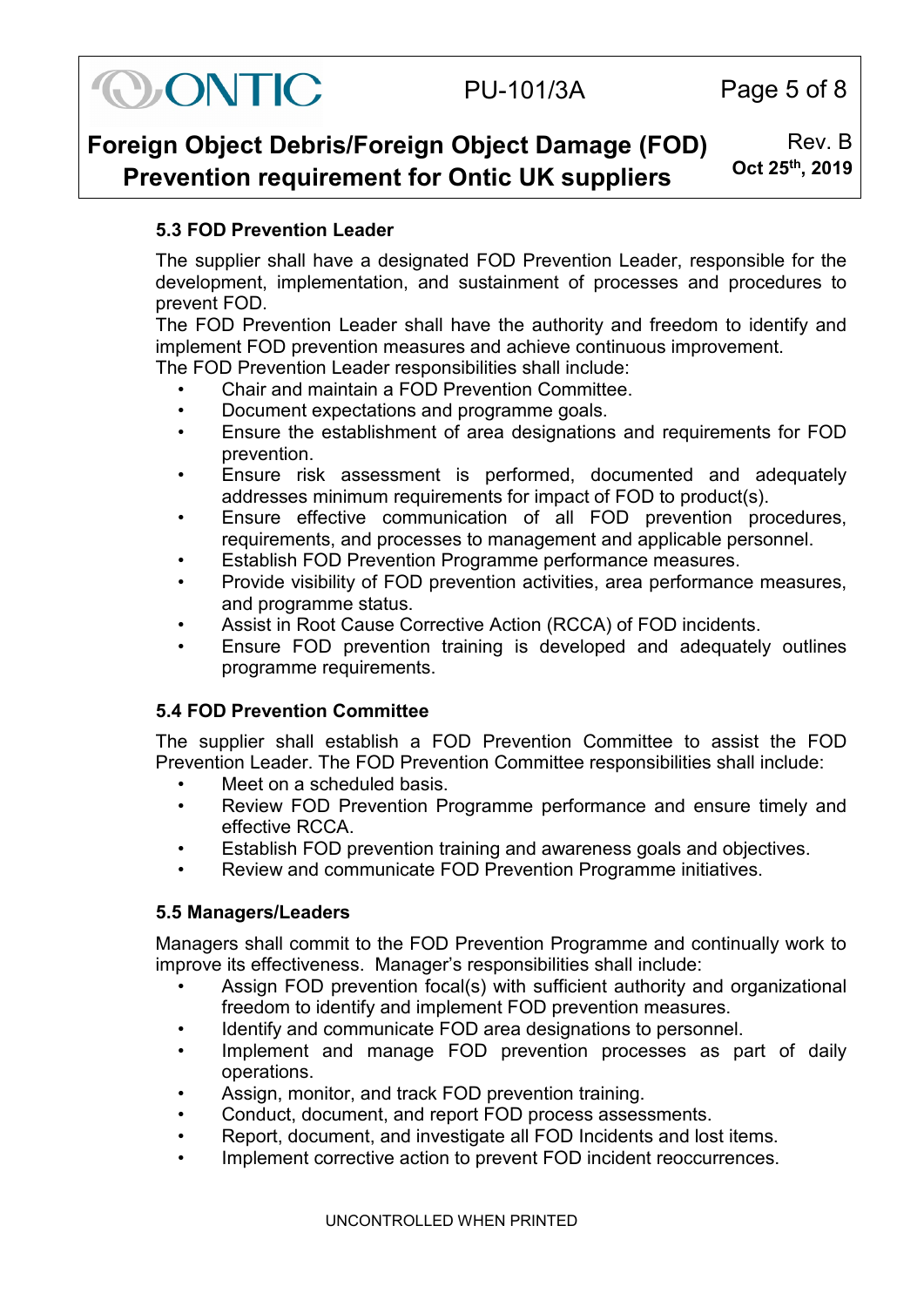

# PU-101/3A Page 6 of 8

#### **Foreign Object Debris/Foreign Object Damage (FOD) Prevention requirement for Ontic UK suppliers** Rev. B **Oct 25th, 2019**

• Report FOD prevention performance measures and communicate to personnel and FOD Prevention leader.

# <span id="page-5-0"></span>**5.6 FOD Prevention Focals**

The supplier shall assign FOD prevention focals for each designated area. FOD prevention focals responsibilities shall include:

- Assist in the communication of FOD prevention processes and requirements to area personnel.
- Assist in RCCA of area FOD incidents.
- Participate in FOD prevention assessments.

# <span id="page-5-2"></span><span id="page-5-1"></span>**6. FOD Prevention Programmed Execution**

## **6.1 Area Designation**

The supplier shall designate area(s) to meet the requirements of FOD Critical, FOD Control, FOD Awareness, or General Housekeeping based on risk assessment results (see section 3.1).

NOTE: The supplier may use different terminology for designated areas(s). Area(s) without product(s) or area(s) without the potential to migrate FOD to areas with products do not need to be designated.

The supplier shall have a defined process to authorize changes or modifications to existing FOD designated areas.

The supplier shall clearly identify designated area(s) using one or more of the following methods:

- Signs.
- Maps.
- Floor markings.
- Barriers.
- Defined through other documentation.

NOTE: See Glossary and SCMH Foreign Object Damage/Debris (FOD) Prevention for further guidance.

## <span id="page-5-3"></span>**6.2 FOD Prevention Training and Awareness**

The supplier shall implement FOD prevention training and awareness that addresses FOD Prevention programme requirements. Prior to accessing FOD designated areas, personnel require initial and refresher training at defined intervals based on FOD risk assessment.

Escorted personnel will require at a minimum a "FOD Awareness" briefing, prior to accessing designated areas.

The supplier shall maintain records of FOD prevention training.

NOTE: See SCMH Foreign Object Debris/Foreign Object Damage (FOD) Prevention Training Programme for further guidance.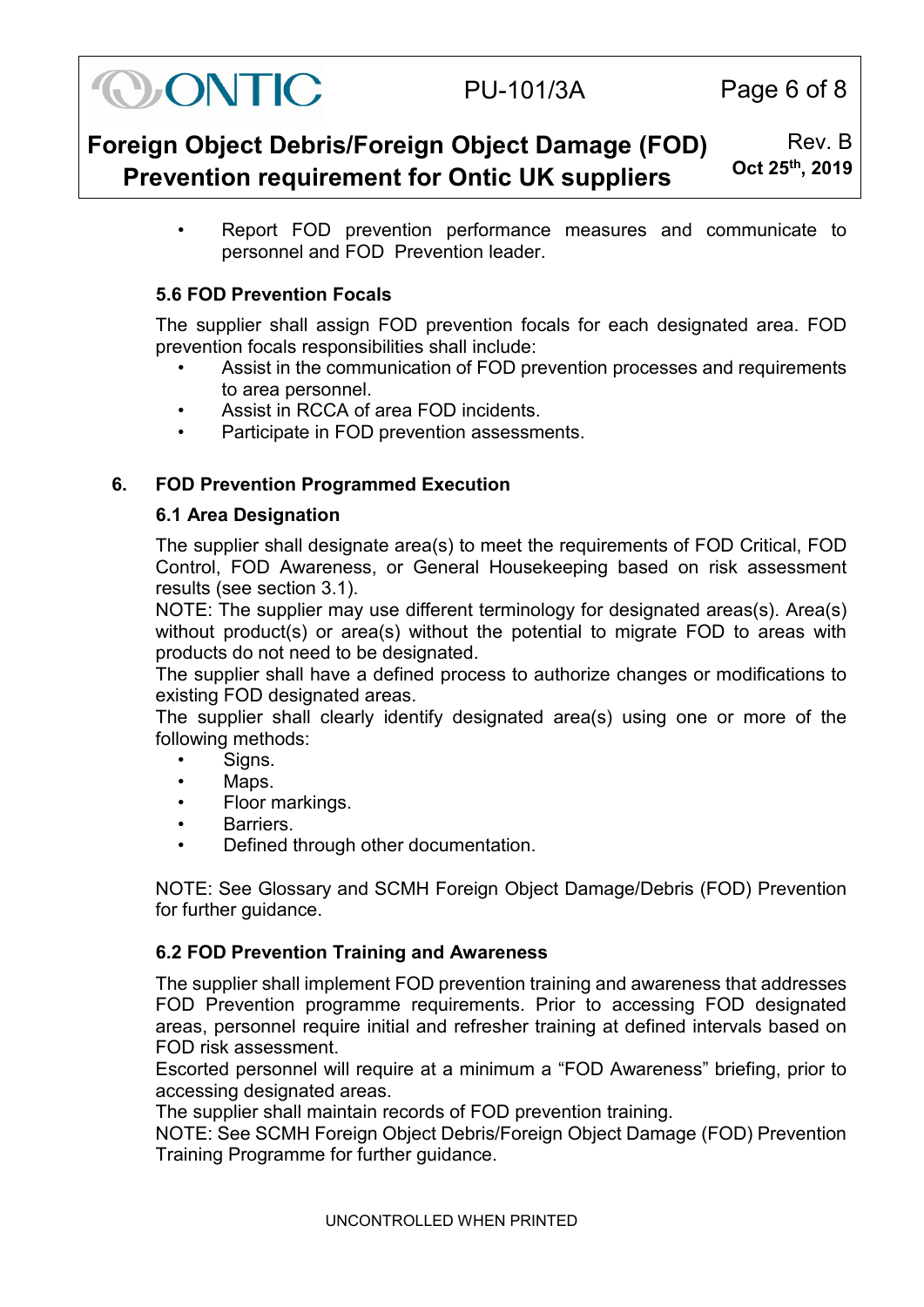

# PU-101/3A Page 7 of 8

#### **Foreign Object Debris/Foreign Object Damage (FOD) Prevention requirement for Ontic UK suppliers** Rev. B **Oct 25th, 2019**

## <span id="page-6-0"></span>**6.3 Clean-As-You-Go**

The supplier shall implement "Clean-As-You-Go" processes to mitigate FOD migration during operations. Clean as you go responsibilities shall consist of:

- Cleaning the immediate area of the product when work cannot continue.
- Cleaning the immediate area of the product after work is completed and prior to inspection.
- Cleaning the immediate area of the product after task is completed, prior to inspection, at the end of each shift, and/or when work operations are suspended.

## <span id="page-6-1"></span>**6.4 Housekeeping**

The supplier shall define and implement cleanliness process to prevent FO migration (e.g. manufacturing, maintenance, inspection, test, development, transportation, shipping/receiving, storage).

NOTE: See SCMH FOD Foreign Object Damage/Debris (FOD) Prevention for further guidance.

## <span id="page-6-2"></span>**6.5 Management of consumables, expendables, and hardware**

The supplier shall define and implement a process for the effective control, storage, use/consumption, and disposal of consumables, expendables, and hardware to prevent the risk of these items being left within the product as FOD.

NOTE: See SCMH FOD Foreign Object Damage/Debris (FOD) Prevention for further guidance.

## <span id="page-6-3"></span>**6.6 Tool Management**

The supplier shall define and implement processes(s) for effective tool management that accounts for and controls tools, tooling, and production aids based on the FOD risk assessment results (see section 3.1).

Effective tool management responsibilities shall include:

- Storage.
- Accountability and control.
- Maintenance/serviceability.
- Search and recovery efforts for missing tools, production aids, and/or items.
- Initiation of non-conformance if tool, production aids, and/or items are suspected to be entrapped or lost on product.

## <span id="page-6-4"></span>**6.7 Material Handling and Packaging**

The supplier shall define and implement a process for adequate storage, handling, and transportation of materials and components. The process shall include measures for protection against contamination or physical/functional damage throughout the product/process life cycle, from time of receipt until the finished product is delivered.